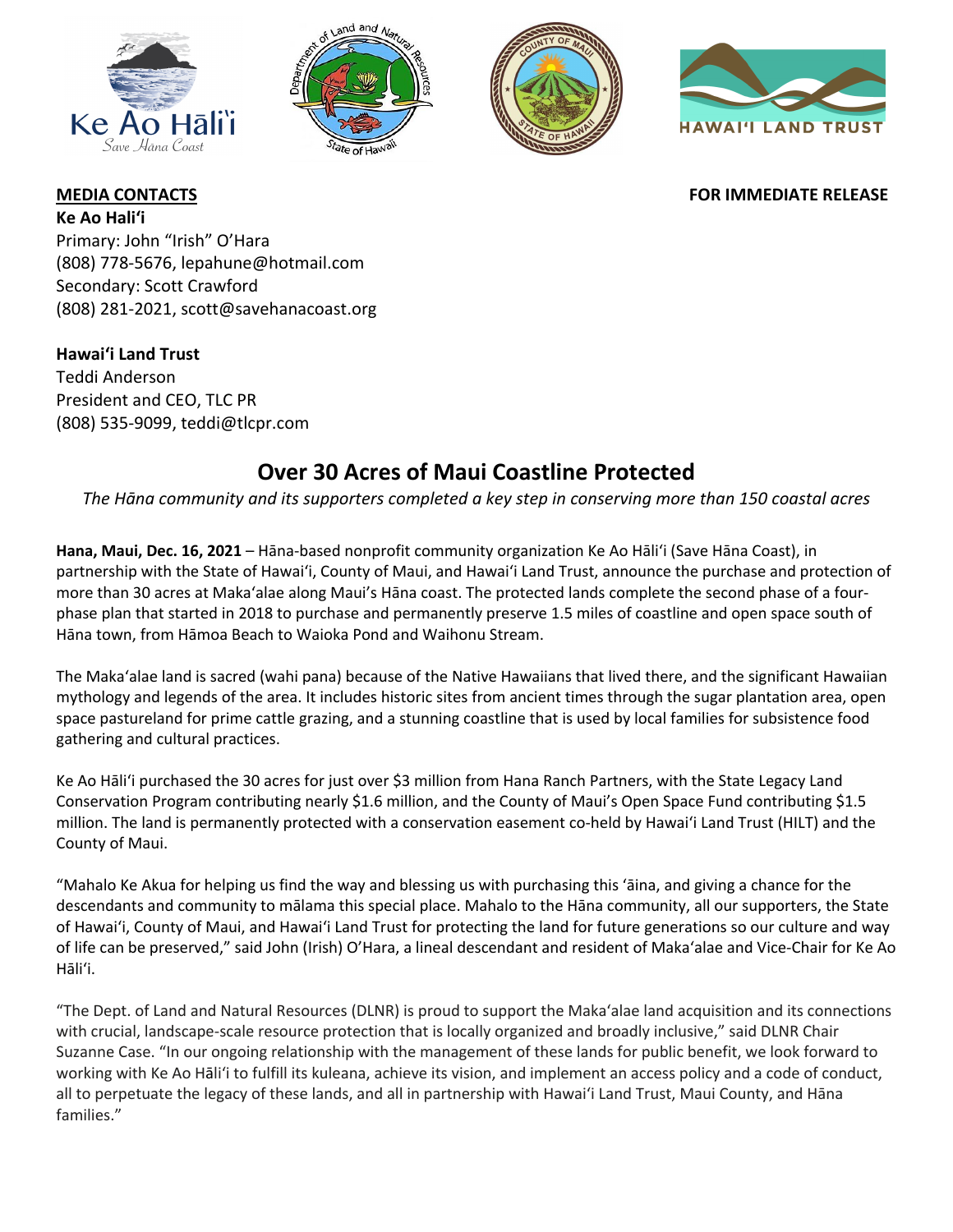Page 2

"This is a priceless holiday gift from Ke Ao Hāliʻi, Hawai'i Land Trust, the State of Hawai'i, and the County of Maui," said Maui Mayor Mike Victorino. "It's a gift for our community today and for generations to come. To preserve 30 acres on the Hāna coastline will ensure that one of Hawai'i's few remaining Hawaiian communities will be able to perpetuate traditional cultural practices for years to come."

"This is a historic event for the Hāna community," said Maui County Councilmember and Hāna resident Shane Sinenci. "This acquisition means that historic sites, ancient burials, important fishing grounds, and significant cultural history will remain in conservation, and in local hands, for the future children of Maui Nui, in perpetuity! We are grateful for the generous support of our public and private partners, our local communities, and Hana Ranch Partners, who came together to permanently protect these lands."

"The conservation easements over these lands prohibit subdivision and development, allowing for the continuation of cultural practice, ranching, indigenous ocean food systems, and maintaining community access in perpetuity," said Shae Kamakaʻala, HILT's Director of ʻĀina Protection. "We are grateful for the generous support of our public and private partners, our local communities, and Hana Ranch Partners, who came together to permanently protect these lands for generations to come."

This effort builds on conservation work spanning nearly two decades. In 2002, HILT worked with landowner Hana Ranch Partners to permanently protect 46 acres fronting Pōhakuloa Bay at Makaʻalae. This was HILT's first conservation easement. In 2014, HILT acquired two conservation easements totaling 14 acres fronting Opau Bay at Makaʻalae.

In 2018, families from the Hāna community came together to form Ke Ao Hāliʻi to protect the remaining properties from Mokae to Makaʻalae.

Ke Ao Hāliʻi's acquisitions started with the purchase of 27 acres at Mokae overlooking Hāmoa Beach in 2020, with support from the State Legacy Land Program and the County of Maui's Open Space Program. The parcel, in an area known as Kaholaiki, includes historic burial grounds and cultural sites, and provides vital access for community subsistence. Similar to the newly acquired Makaʻalae property, this Mokae parcel is permanently protected as undeveloped open space via a conservation easement co-held by HILT and the County of Maui.

With the second phase now complete, the third phase includes protecting 40 additional coastal acres at Mokae, located between the Mokae lands acquired in 2020 and the newly purchased Makaʻalae lands. Ke Ao Hāli'i and HILT are working to raise the remaining funds to complete the purchase in early 2022.

Upon completion of the third phase, Hana Ranch Partners has committed to donating the remaining parcels that were previously protected in conservation easements with Hawai'i Land Trust to Ke Ao Hali'i, completing the acquisition and protection of all 152 acres of undeveloped lands makai of Hāna Highway from Haneo'o Road to Waiohonu Stream. The land will be managed by Ke Ao Hali'i with help of the Hāna community and supporting partners through the implementation of a land management plan to enable community access and cultural, subsistence, agricultural and recreational uses, while preserving the conservation values of the land.

To learn more and contribute to this effort, visit savehanacoast.org/campaign.

For b-roll and images, click here.

### **About Ke Ao Hāliʻi**

Hāna-based nonprofit community organization Ke Ao Hāliʻi (Save Hāna Coast) was formed in 2018 to protect and preserve the natural and cultural resources of the Hāna moku and the customary and traditional practices of Native Hawaiians of the region; to hold title to and own interests in real property or to hold easements; to preserve and manage the area's natural, cultural, scenic, historic and marine resources for the benefit, education and enjoyment of our community and future generations. For more, visit savehanacoast.org.

#### **About Hawaiʻi Land Trust**

Hawaiʻi Land Trust (HILT) is a Hawaiʻi 501(c)3 nonprofit and nationally-accredited land trust that protects and stewards the lands that sustain Hawaiʻi, and teaches the next generation to do the same. Hawaiʻi Land Trust has protected 21,680 acres across the islands through 7 land